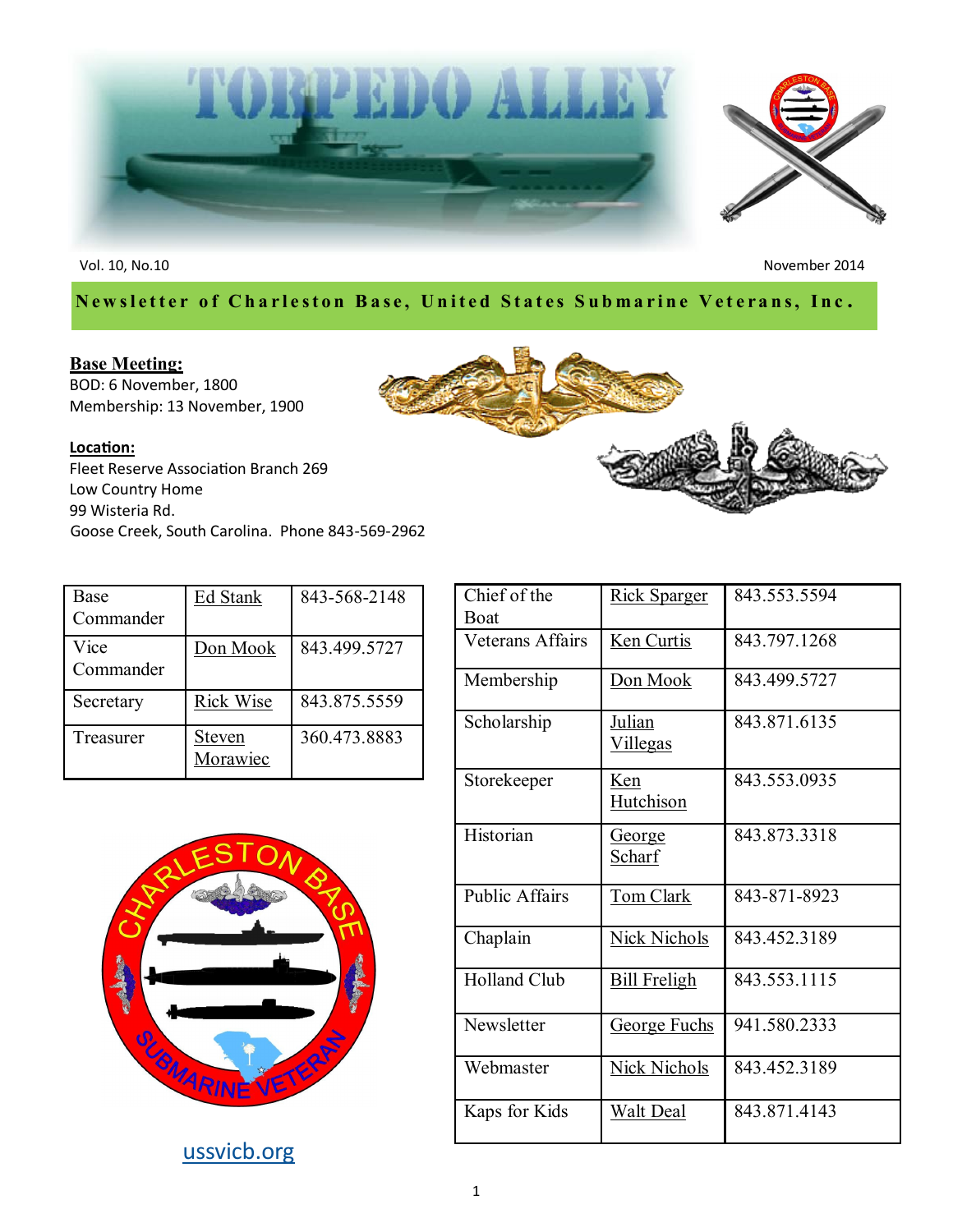# BOATS LOST IN NOVEMBER

| <b>BOAT</b>         | <b>HULL</b> | <b>LOSS DATE</b> | <b>SOULS LOST</b>                                            |
|---------------------|-------------|------------------|--------------------------------------------------------------|
| <b>USS Albacore</b> | $(SS-218)$  | 07 Nov 1944      | 86 Officers & Men                                            |
| <b>USS Growler</b>  | $(SS-215)$  | 08 Nov 1944      | 84 Officers & Men                                            |
| <b>USS</b> Corvina  | $(SS-226)$  | 16 Nov 1943      | 82 Officers & Men                                            |
| <b>USS</b> Scamp    | $(SS-277)$  | 16 Nov 1944      | 83 Officers & Men                                            |
| <b>USS</b> Sculpin  | $(SS-191)$  | 19 Nov 1944      | 20 Officers & Men;<br>41 became POWs;<br>21 survived the war |

### **Chaplain's Corner — CHARACTER COUNTS**

*But also for this very reason, giving all diligence, add to your faith virtue, to virtue knowledge.* 2 Peter 1:5

Character is the sum of every right decision, every honest word, every moral thought, and every heartfelt prayer. It is forged on the anvil of honorable work and polished by the twin qualities of generosity and humility. And character is built slowly over a lifetime.

Character is a precious thing – difficult to build but easy to tear down. We must endeavor to live each day with discipline, honesty, and faith. When we do, integrity becomes a habit. And God smiles.

*Every time you refuse to face up to life and its problems, you weaken your character. E. Stanley Jones*

--A Prayer for Today--

*Heavenly Father, Your Word teaches me to walk in honesty and in truth. Make me Your worthy servant, Lord. Let my words be true, and let my actions lead others to You. Amen*

# **USSVI Charleston Base Meeting Minutes**

The attendance for the October 2014 meeting was 101.

**Opening Ceremonies**: The meeting was called to order by Base Commander Ed Stank. A quorum was present and the meeting started at 1906. Following the Pledge of Allegiance, the Invocation and the Tolling of the Boats lost in October was given by Base Chaplain Nick Nichols. The USSVI Creed was read by Base Vice-Commander Don Mook. Ed welcomed the members and guests to the meeting and called on Charleston Base Holland Club Chairman Bill Freligh to officiate the Holland Club Inductions.

**Holland Club Induction:** Bill Freligh gave introductory remarks on the origin and importance of the Holland Club. He then read the USSVI Holland Club and Charleston Base certificates and with the assistance of Base Commander Ed Stank presented the certificates to Billy Buntin, Elmer Fesser, Robert McNeigh and John Sharer. After those members returned to their seats, he turned and presented the Holland Club Certificates to the daughter and son-inlaw of Dennis Keane. He then turned the podium over to Base Chaplain Nick Nichols.

### **Dennis Keane Memorial Service:**

Base Chaplain Nick Nichols performed our standard Memorial Service for SKCS(SS) Dennis Patrick Keane who departed on Eternal Patrol on August 31, 2014. Following the service the family and guest left the room so that the Business Meeting could continue.

**Introductions:** The following guest introduced themselves at the meeting:

ETCM(SS) Pete LaPierre, Qual Boat: Gato SSN 615; FTB1(SS) John H. Lauac, Qual Boat: Casmir Pulaski SSBN 633; ETCS(SS) Len Schuncmeyer, Qual Boat: Casmir Pulaski SSBN 633; TMCM(SS) Bill Pindell, Qual Boat: Casmir Pulaski SSBN 633; ET2(SS) William Barlow, Qual Boat: Casmir Pulaski SSBN 633; MMCM(SS) Buz Boyce, Qual Boat: Casmir Pulaski SSBN 633; MM1(SS) Joe Morales, Qual Boat: Casmir Pulaski SSBN 633; MS2(SS) Dean Barnhart Qual Boat: Casmir Pulaski SSBN 633; MMCS(SS) Paul Derrick, Qual Boat: John C. Calhoun SSBN 630; LT(SS) Chuck Jensen, Qual Boat: Entemedor SS 340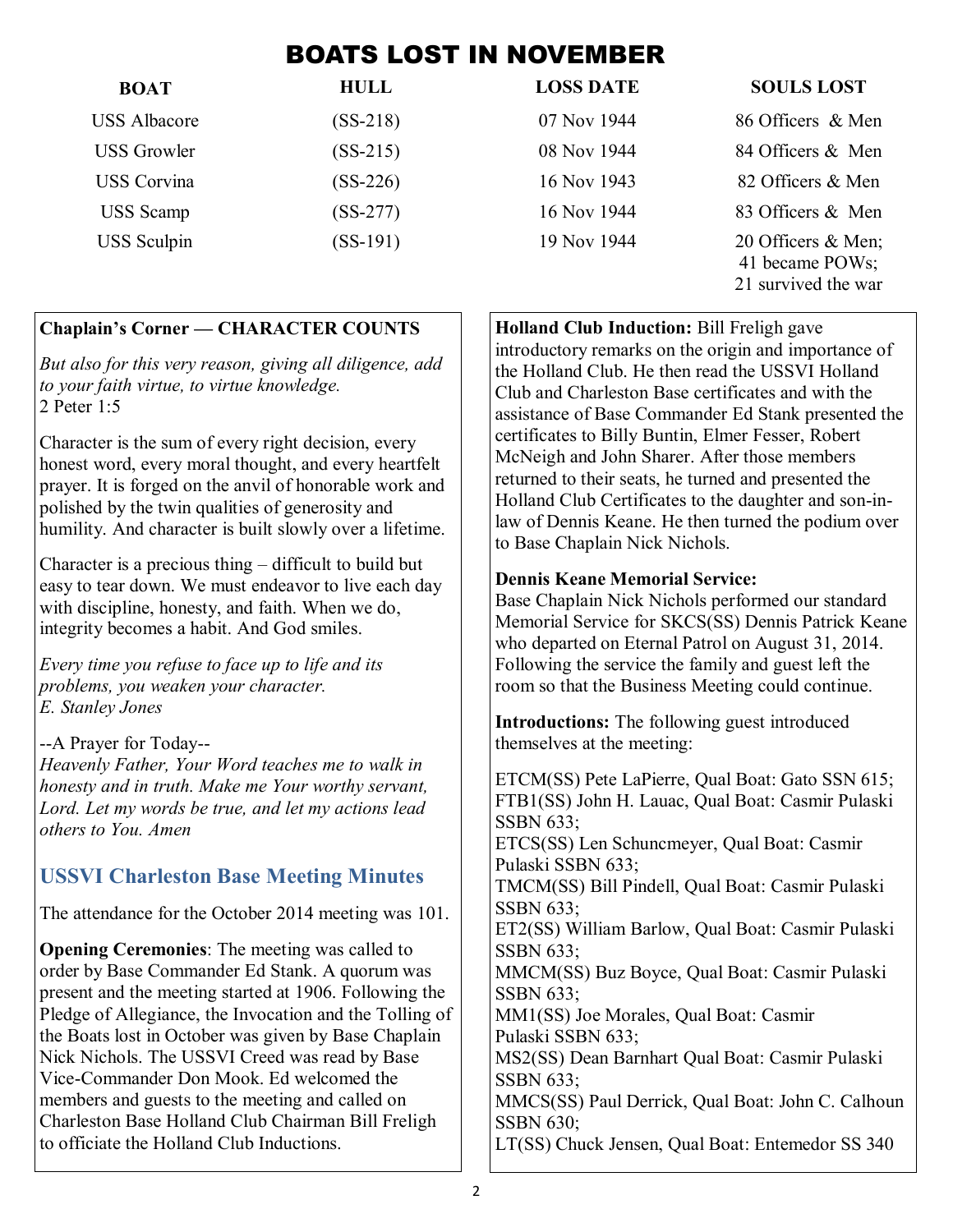and Charleston Base member Richard Pasnak LT (SS), Qual Boat: Diodon SS 349.

**Secretary:** Base Secretary Rick Wise called for a motion on the August Meeting minutes. Ron Snyder made a motion to accept the minutes as published. The motion was seconded and passed on a voice vote. Rick then asked for a motion on the September minutes. Steve Everett made a motion to accept the minutes as published. The motion was seconded and passed on a voice vote.

**Treasurer/Newsletter:** Base Treasures gave a report on the base finances. The report is available on the Charleston Base website www.ussvicb.org. He reported that the newsletter should be available soon.

**Vice-Commander/Membership Chairman:** Base Vice-Commander Don Mook had no report but as Membership Chairman reported that there are 339 members of Charleston Base. He reminded members that 2015 dues are now due. Please pay your dues as soon as possible. He will be available to take dues for 30 minutes after the meeting.

**Chaplain and Webmaster:** Base Chaplain and Webmaster Nick Nichols gave the following report:

### **October Report**

Highlighted boat of the month:

Seawolf was sunk at the beginning of her 15th war patrol with the loss of 82 officers and men, and 17 US Army troops. She was sunk just north of Moritai by USS Rowell, a destroyer Escort. In this tragic error, Rowell mistook Seawolf for a Japanese submarine that had just sunk another destroyer. Seawolf ranks 7th for enemy ships sunk.

• QMCS(SS) Tom Van Patten departed on Eternal Patrol this past Sunday from a sudden heart attack. Tom was not a member of USSVI or Charleston Base. He will be buried at Fort Jackson National Cemetery. • Glenn Fleming had his 3rd series of chemo this week. He has been real tired and is prepared for feeling lousy for the next 2-21/2 weeks. He can't talk very well so phone calls are out for now but visitors are welcome as long as the person doesn't have a cold or flu symptoms. Give my best to all my shipmates at this month's meeting. May GOD bless all.

• Art Hance had a heart procedure mid-September and is doing well.

• Frieda Miller, Marvin Miller's wife, was admitted this morning to MUSC for lung biopsy to check dark spot.

Both tissue samples were negative for cancer. She will be there two more days for observation.

• Steve Morawiec continues to have some weakness from his heart surgery and it will take time for everything to heal.

• Doc Hill had emergency surgery for bladder cancer last week. He was released yesterday and is home. Visitors are welcome but please call first to ensure he's not at a doctor appointment.

• Doc Hill's granddaughter's husband, James Poston, died unexpectedly on Sunday. He just turned 50. Her name is Stephanie Poston. They live close to Beetle Bailey. Doc was not told about the death until he was getting ready to leave the hospital yesterday.

• "Frenchy" Fuqua is doing better. Barbara told me he is learning to be able to take care of himself. There is a possibility that they will need some assistance when he comes out of rehab and goes home. She'll let us know if help is needed.

• Joe Hayes is home recovering from his heart surgery. Gary Semler's burial at sea has been completed. Pictures are posted on our website.

Follow-ups were made on those who've had surgery or illnesses in the last couple of months along with the base sending additional cards.

**WEBMASTER NOTES:** Website is updated constantly.

**Veterans Affairs:** Ken Curtis reported the Cost of Living Allowance (COLA) for next year has been passed by congress but not yet signed by the President. The increase is set at 1.8%.

**Storekeeper:** Base Storekeeper Ken Hutchison stated that he still had 2015 calendars for sale for \$9 each and that he had some bolo ties which will hold a standard challenge coin for \$22.50 each (the cost to the base is \$22.30 each).

**FRA**: Larry Cox told the base that the FRA was holding a Halloween Party on Saturday October 25.



**Submarine Veterans of World War II:** Swamp Fox Treasurer Mike Emerson reminded the base that Swamp Fox will have a meeting on Thursday, October 16 at 1200 at Ryan's in

Summerville. Arrive by 1130 for choice seating. Mike reminded the Associate Members dues have been reduced to \$10/year and are now due.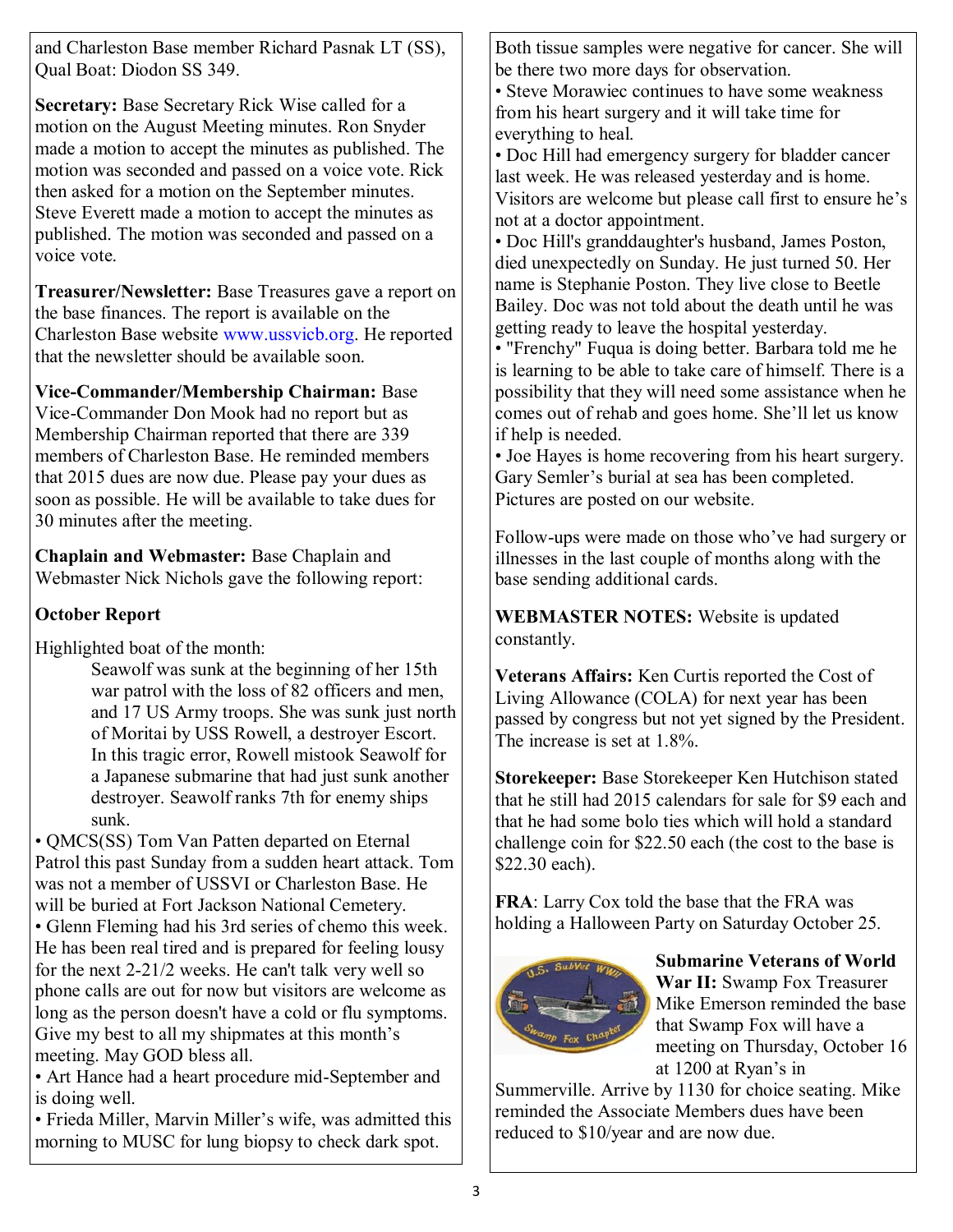**Recreation Committee**: Charlie Hudson reminded the base that the Butt Roast is scheduled for Saturday, October 18 at the Cooper Rivers Rartners facility at Bushy Park. The charge is \$5/person. Charleston Base Christmas Party tickets are now on sale for \$25 each. The Christmas party will be held at the Red Bank Club on December 13. Charlie Hudson asked that the WWII submarine veterans and their wives who wish to attend to please let him know. There will be no charge for their tickets.

The After Battery: Steve "Buddha" Nelms reminded the base of the After Battery in Dorchester, SC. The website with a map and information is www.theafterbattery.com . The annual Hog Roast will be Saturday, April 11, 2015.

**Chief of the Boat**: Rick Sparger reported that the float is at Terry Trump's house in Summerville. He will send out a call for a working party to get the float parade ready for the next parade which is on Tuesday, October 21. This is the Summerville Homecoming parade. He reported that Al Stoll had noted that the work to refurbish the Cold War Submarine Memorial has started.

**Base Commander**: Ed Stank reminded the base of the WWII Memorial Service in Kings Bay Submarine Base, St. Mary's, GA November  $5 - 9$ , Information is on the Charleston Base website, www.ussvicb.org.

At the September Base meeting \$250 was allocated to be health and welfare of the residents of the Victory House in Walterboro, SC. Earlier this week, Charlie Hudson, Don Mook and Ed visited the Victory House to determine how to make the donation. The only way they could determine to use the money so it went to the residents was to us it to purchase items from a list they received of things the residents needed and that is how they will use the donation. The wish list they received is posted on the Charleston

Base website www.ussvicb.org. We will collect item from base members at the November Base meeting and at the Charleston Base Christmas Party. Ed mentioned that he thought it would be nice if the donations at the Christmas Party be gift wrapped or in a gift bag. He also stated that the one thing the residents need most was not on the list and that was company. He wants to set up a visit to the Victory House monthly and he is willing

to drive. He will put out the dates of the visits later.

**Old Business**: None.

**New Business**: Walt Deal talked about the Fisher House to be built in association with the VA Hospital in Charleston, SC. The Fisher House provides a place for the families of patients to stay who live more than 50 miles from the hospital. There will be a 5K run and one mile walk on November 8 to help support the effort to build the Fisher House and organizations who donate \$1000 will have their emblems on the race tshirts.

A motion was made to collect the \$1000 by passing the hat. The motion was seconded and passed on a voice vote. After the motion passed, Marvin Smith made a motion that if \$1000 was not collected that the base makes up the difference. The motion was not seconded. The motion was put on hold until after the collection was made. \$1000 was collected.

(**Base Commander's Comment**: Although Walt Deal's motion was well intentioned, a further review by the Base Commander of the subject walk/race indicated that the funds would be provided for training and administrative purposes. He directed that the funds be put on hold until the next base meeting so the membership could determine the use of the funds.)

#### **Good of the Order:**

Base Member Richard Pasnak told the base of the WWII museum in New Orleans, LA. One section is devoted to the USS Tang. Base Member Jeff Reuer reminded the base of the election on Tuesday, November 4.

**Depth Charge**: The depth charge was won by Art Hance. He donated \$60 to the General Fund.

**Meeting Adjourned**: Following the benediction by Base Chaplain Nick Nichols, the Base Commander adjourned the meeting at 2039.

### **CHARLESTON BASE NEWS**

### **Christmas Party**

The Christmas Party will be held on December 13th at the Red Bank Club. The cost of tickets will be \$25 each and will be available starting at the October Base Meeting. The cost of the tickets includes two drink tickets that may be used for whatever drinks the ticketholder desires, including water or soda. Additional drinks may be purchased at the bar. Tickets will be on sale until 24 November. We will have music available for dancing and listening pleasure.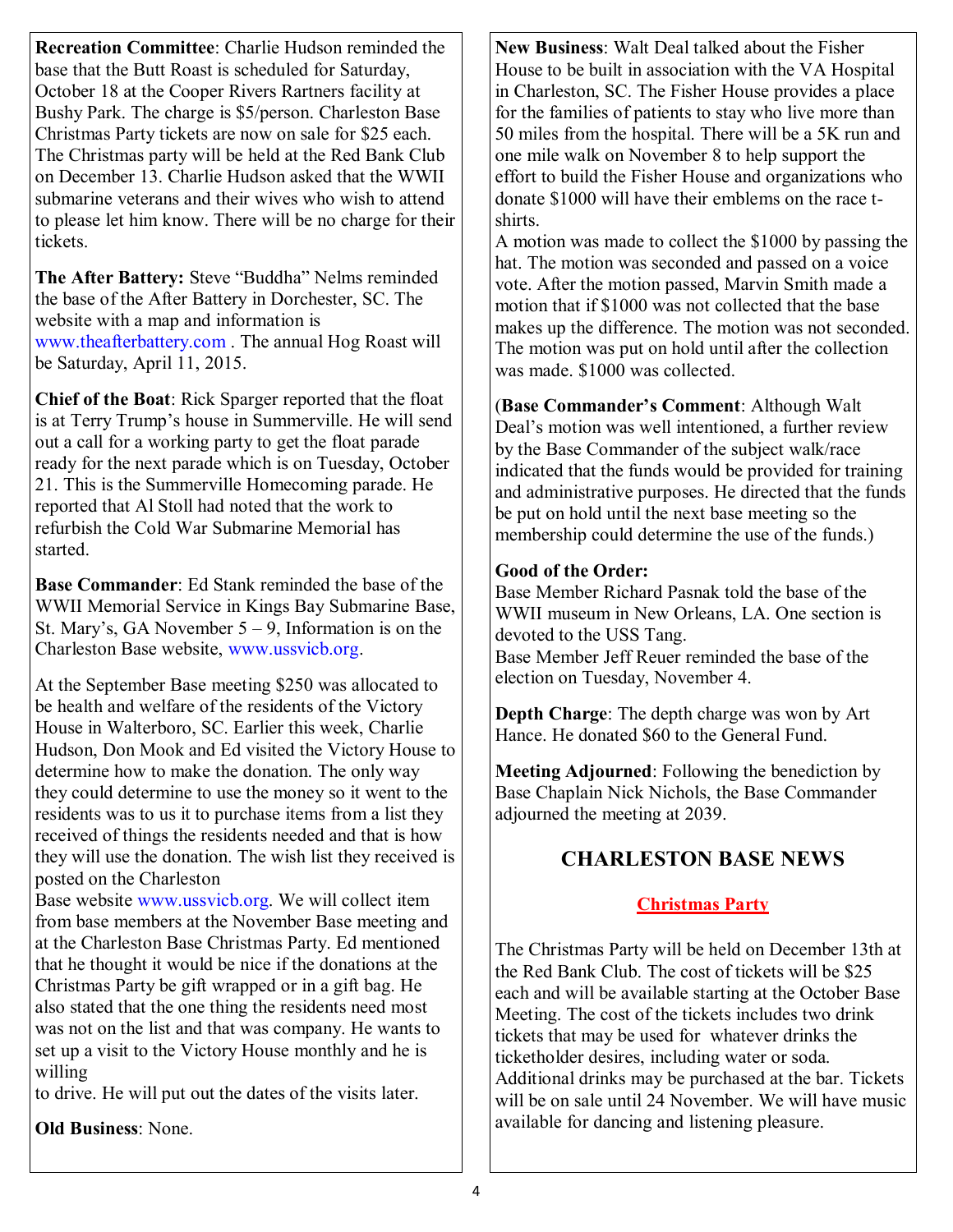# **This will be a walk in, sit down, have a drink & have a great time party. No work involved!!**

Depth charge tickets will be available for purchase. Flyer and map to Red Bank Club will be out shortly.

Schedule of events for party:

1800 – 1900 Social Hour 1900 – 2000 Dinner  $2000 - 2200$  Party

I will be taking a survey for the main course on the buffet i.e., chicken, pork, turkey, HC, etc. Rick

# **UPCOMING EVENTS FOR NOVEMBER**

### **Tuesday, November 4th**

**Military Appreciation Reception** – RSVP COB by Nov 3rd Holiday Inn Mount Pleasant, 1600 – 1800. CashBar/ Hor D'oeuvres, Free Food & 2 free drinks. Great time for reasonable price!

### **Tuesday, November 9th**

We will be taking the float to the Summerville Coffee Roasters on Sunday , Nov 9th for their fund raising event. All of the money raised goes to veteran's organizations. SCR is located at 108 E. 3rd North St. between N. Magnolia and N. Main St. They want to be set-up by 1100. Hope to see a good crowd of us there.

# **Tuesday, November 11th**

**Veterans & Active Duty Concert** Stratford High School at 1900

**Veterans Day Ceremony** Held at the front, Main Street side, of the Dorchester County Admin Bldg, 500 N. Main Street (corner of Main St. and Highway 78), Summerville. The inclement weather alternate site is the Council Chambers inside the Admin Building. Ceremony will begin at 1000. Schedule of events:

# **VETERANS DAY 2014 CEREMONY SOE**

Held at the front, Main Street side, of the Dorchester County Administration building, 500 N. Main Street (corner of Main St. and Highway 78), Summerville. The inclement weather alternate site is the Council Chambers inside the Admin Bldg.

### **Tuesday, November 11**

1. 10:00 Set up completed, seat audience, etc

2. 10:15 Scottish–American Military Society (SAMS) bagpipe processional

3. 10:30 Ring bell 3 times MC announces the Parade of Flags, then states each flag's service/organization Parade of Flags by SHS Cadets

- 4. Bell struck once
- 5. MC: Ed Burns open and welcome
- 6. Knights of Columbus Honor Guard Posts the Colors
- 7. National Anthem (Liz Sammons, SHS Senior/ NJROTC Cadet)

8. MC introduces the Chaplain, Deacon Shane Graham Moment of remembrance at start with 8 bells, then invocation

9. MC: Pledge of Allegiance

10. MC introduces the speaker: State Rep Joseph S. Daning

11. Speech for 15-20 minutes

12. Wreath is carried to monument by DAR Bell is struck 11 times until wreath is placed

- 13. Chaplain gives benediction
- 14. Retire the colors by Knights of Columbus
- 15. MC adjourns the ceremony.

16. Move to VFW Post 3433 for food/fellowship.

Veterans and non-veterans invited.

# **Thursday, November, 13th**

Charleston Base monthly meeting at the FRA, 99 Wisteria Road, Goose Creek. Kitchen opens at 1700. Social hour starts at 1800. Meeting starts at 1900. Hope to see everyone there.

# **FRA Newsbriefs from Charleston Base VA Rep**

# **Cost of Living Adjustment for 2015**

 The Bureau of Labor Statistics (BLS) recently released the 2015 Cost of Living Adjustment (COLA) increase. **The COLA for 2015 is a 1.7 percent increase,** which means that for the third straight year, federal retirees, along with millions of Social Security recipients and disabled veterans, will receive historically small increases in their COLA. 1.7 percent is an increase over last year's, which was 1.5 percent, and there were two years (2010 and 2011) in which there was no COLA increase at all. The new COLA rate is effective December 1, 2014 and the adjustment will first appear in the December 30, 2014 payment.

### **Know the Candidates and How they Voted on Key Issues—Vote on Tuesday!**

 On Tuesday, November 4, 2014, the U.S. Midterm Election will be held for all 435 members of the U.S.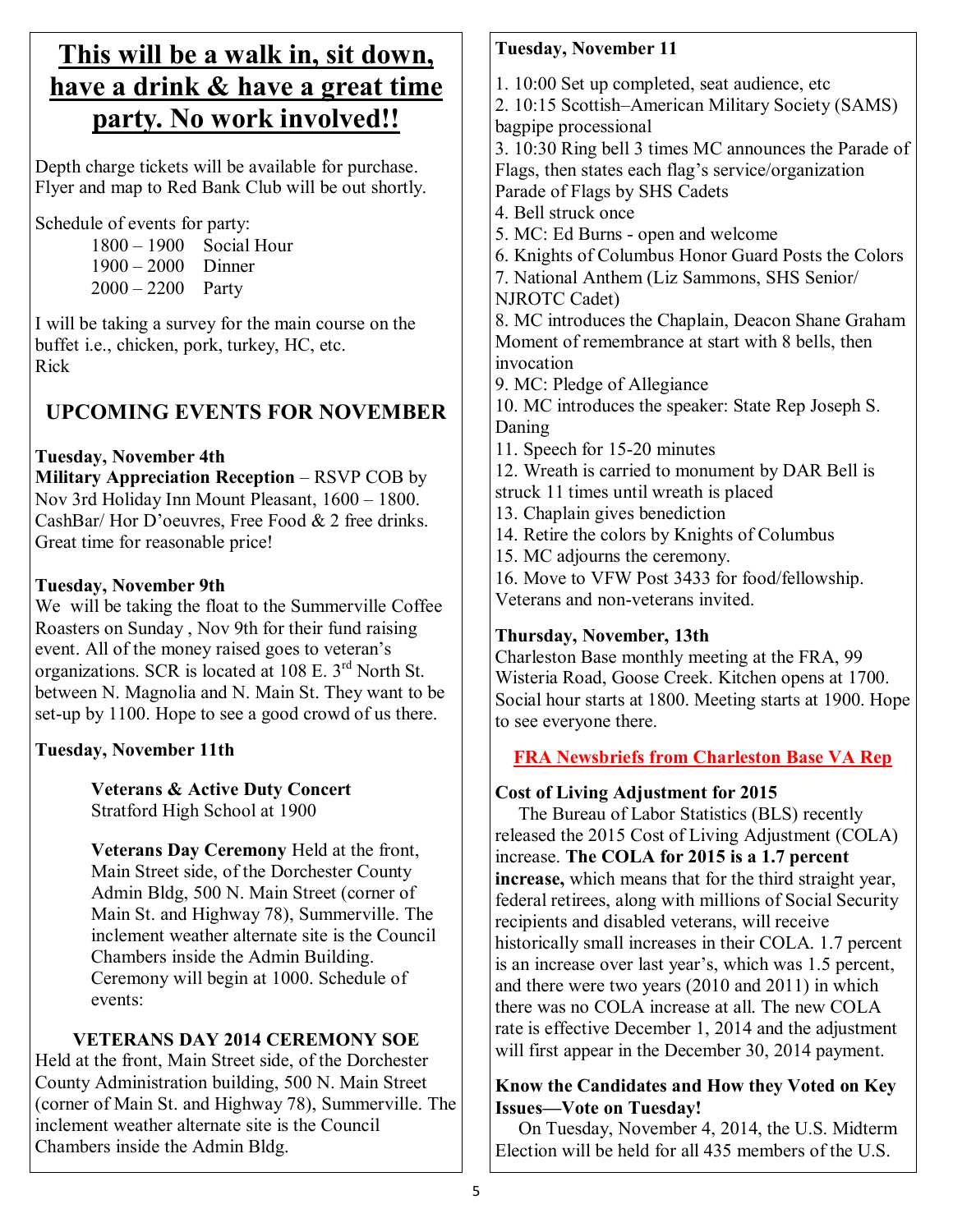House of Representatives and 33 of the 100 members of the U.S. Senate. In addition, 36 states have elections for governor, as well as numerous state legislative and local government election contests. FRA believes that democracy is not a spectator sport, and urges Shipmates to learn where their election candidates stand on important issues and vote accordingly.

 Members can use the FRA Action Center as a reference to learn more about their legislators and how they voted on key legislation. Go to the website ([www.fra.org\)](http://cqrcengage.com/fra/app/thru?ep=AAAAC2Flc0NpcGhlcjAxruJubeHSYTth0CctY_-M97Rw4w5rv9HlZlRP0GzKjE4204lJA2KTwbRAJ-Crrkl4sui77Brhy8fo9o6aAY9QTFkMBfJ6gzN2aN0iFpEMg7gUdUVWIBgMI6ca7zMpBuGz&lp=0) and click on the "Advocacy" tab (Orange square) and then click on "Action Center." Scroll down to "Elections and Candidates." Enter your zip code, click "Go," and scroll up to find information on candidates. Shipmates can also review key votes by their federal legislators by going to Action Center, scrolling down to "Bills of Interest," and clicking "Go," then scrolling down to "Key Votes." The first vote listed in Senate and House sections is the vote on H. J. Res. 59, which cuts the military retiree COLA increase by one percent.

 Voting does not guarantee that your candidate will win, but choosing not to vote denies a person one of the key tools of having a say in a democracy.

#### **Nurse Advice Line Available for Travel**

 The Defense Health Agency (DHA) wants to remind TRICARE beneficiaries that if they and their families have a medical problem while traveling, they can call the Nurse Advice Line (NAL) while on the road for all health concerns and needs.

 The NAL is the DHA's new initiative to improve ready access to safe, high quality care. Calling the NAL gives you access to the advice you need at the right time. Call 1-800-TRICARE (874-2273) and select Option 1 to talk to a registered nurse (RN) who can answer your urgent care questions, give health care advice, help you find a doctor, or schedule a next-day appointment at a military hospital or clinic.

 If you or a member of your family gets ill while traveling, calling the NAL can help you figure out what steps to take. The nurse will ask you questions about the symptoms that you or your family member are experiencing and provide advice on whether you need to seek care and when. When you are traveling, the NAL nurse will help you find a safe, high-quality health care facility in the TRICARE network. If you are a military hospital or clinic enrollee, the NAL will send a follow-up note to your primary care manger and medical team back home so they know how you are doing.

You can safely travel with TRICARE and the NAL.

The NAL is available 24 hours a day, 7 days a week. For more information on accessing the NAL while on the go, visit [www.TRICARE.mil/NAL.](http://cqrcengage.com/fra/app/thru?ep=AAAAC2Flc0NpcGhlcjAxeCOLuP-_6OG2tJPWEk3_jbWfFlq7r4EwrYoeQv_HmVhOZjYEN3yIBsqXaq44u_jI37okNBOQl48V1wYGh5BQ2L4MO0YKa-oihT8GocXcglZgieuDwUCdB5fJiie8iw5WtZppAlcQIvhA8s_uJWwcwQ&lp=0)

#### **FRA Hosts Marine Legislative Fellow Training**

 FRA staff this week gave a legislation process brief to the CY 2015 Marine Corps Fellows, 11 Officers and five Enlisted Marines, in the new FRA NHQ conference room. The Marine Corps Congressional Fellowship Program offers participants the opportunity to work in the legislative branch of the federal government for one session of Congress. The program consists of three components: (1) training and education through the Government Affairs Institute at Georgetown University; (2) work on Capitol Hill in the personal office of a Senator or Member of Congress; and (3) a two-year utilization tour immediately upon completion of the fellowship. FRA has provided both the Marine and Navy Legislative Fellows their legislative process brief in recent years. The Navy Fellows legislative process brief is scheduled for next month.

### **SUBMARINE SERVICE NEWS**

#### **Farmer Builds Himself a Submarine** *web.orange.co.uk, Oct 28*

 A Chinese farmer has achieved his lifetime's ambition of building himself a fully working submarine.

 Tan Yong, 44, from the city of Danjiangkou in Hubei Province, always wanted to see what life looked like underwater with his own eyes. Welding sheets of scrap metal together and using bits and pieces from old cars, Tan put together the DIY sub in five months and called it the 'Xiyangyang'.

 He said: "I have always loved wildlife programmes, especially those about the sea and underwater. I have no engineering experience and no knowledge of buoyancy or anything like that, I had to learn it all. And the biggest problem of course was how to keep air inside so I wouldn't die."

 After a failed debut in August this year, he was forced to go back to the drawing table. But he fixed navigation and lighting problems and has finally given the one tonne sub its maiden voyage in nearby NV'er Lake where it dived to a depth of 10 metres.

 "I know its not the deepest submarine dive, but it's good enough for me at the moment," he said. Pal Song Chia said: "They say men never stop being boys and Tan's a good example. He has a boyhood dream and now he's made it happen. I've never seen him happier."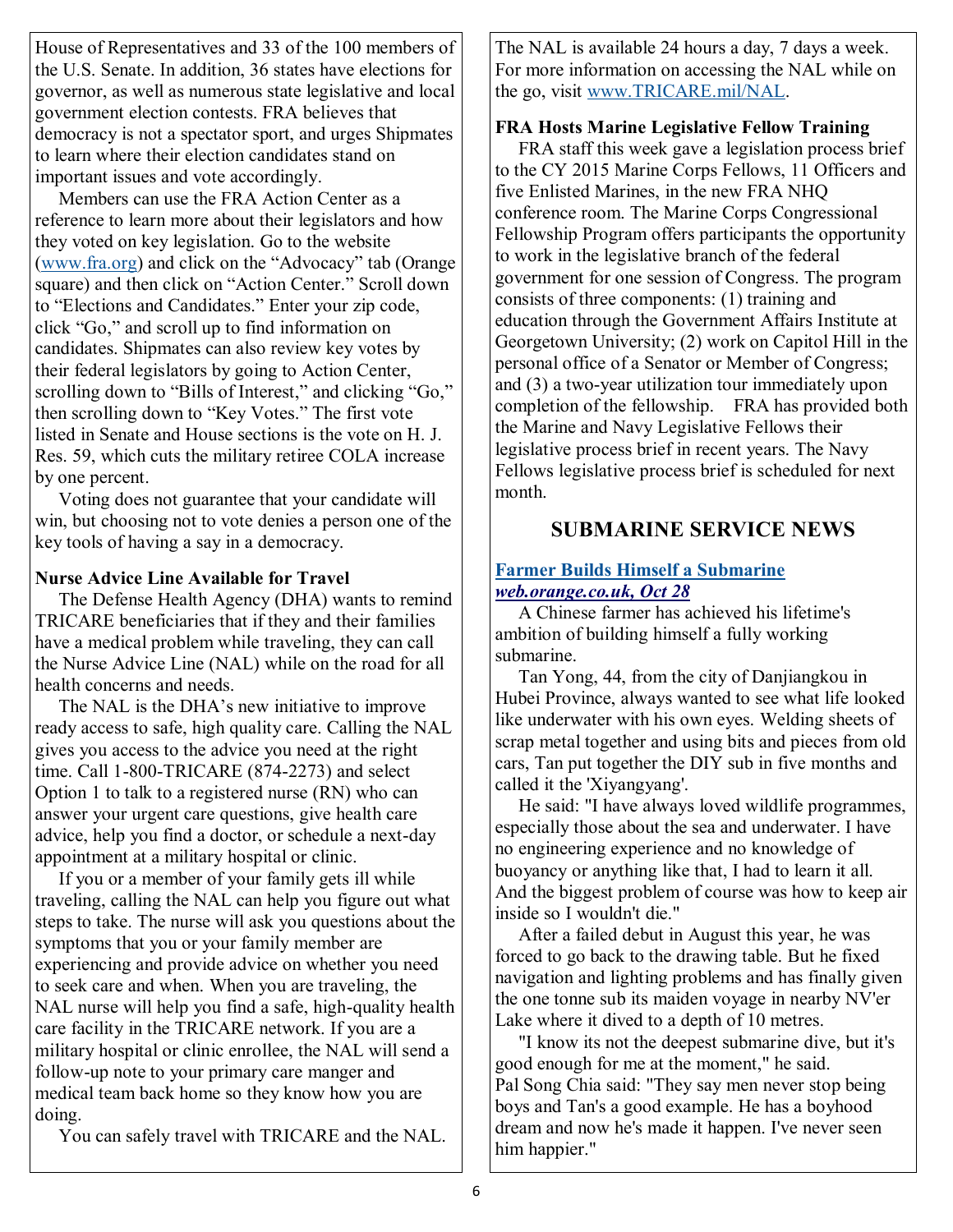#### **Kings Bay opens new cable repair and testing facility that will pay for itself in a year** *Terry Dickson, Jacksonville.com, Oct 20*

*The Trident Refit Facility's encapsulation staff will repair cable from around the world, save time for sub fleet, commander says*

 The Navy brass at Kings Bay Naval Submarine Base cut a ribbon Monday on a new building where civilian employees will save a lot of Defense Department money, but more importantly drastically reduce the time subs sit waiting for repairs.

 The new \$515,000 encapsulation building is nondescript from the outside, but inside it has high tech equipment and highly skilled workers who will repair cables in-house rather than sending them to an outside company.

 As he toured the new facility Monday after its ceremonial opening, Sub Group 10 Commander Chas Richard summed up encapsulation simply.

 ―The Navy has worked hard for so long to keep the electricity on the inside and the water on the outside,'' he said.

 That's what encapsulation is, enclosing electrical cables in tough, waterproof sheaths and making sure the connecting ends also keep out water.

 Before his tour, Richard said the facility will repair and refurbish cables from ships all over the world.

"I'll try to get right to the point. It's going to save us money ... What you can do for \$30,000 used to cost us  $$160,000$ ." Richard told the staff.

Indeed, the Trident Refit Facility says of that "cost" avoidance,'' that the building will pay for itself in a year.

 Richard said he is more interested in the time the facility will save.

"It's the time involved. We have to get a ship out the door every three weeks ... That's more important than the money saved,'' he said.

 After he, Trident Refit Facility commander Capt. Larry Hill and other Navy officers cut a ceremonial ribbon, Richard was given a tour of the building by Jessica Braddock who explained how the systems work.

 The daughter of a Navy retiree, Braddock grew up in Camden County and came through the apprenticeship program at Coastal Pines Technical College.

 She was the valedictorian of her class, Hill said. As Braddock stopped by the separate work stations, Richard said "Impressive," several times.

 Asked how she described the jobs, Braddock said the staff members who can be called encapsulators are cable fabricators.

 She said later that the new building will at least give employees room to work.

 They had previously worked on very long cables in a 18-foot-by-20-foot room.

 The new building has doubled the number of work stations to 10 and has two stations dedicated to longer cables.

 The facility can make a number of repairs, but Braddock said not all cable can be saved.

 Asked about the life expectancy of a refurbished cable compared to a new one, Braddock said, "We've been told our product is top notch. Once we repair it, it shouldn't fail,'' she said.

 The Trident Refit Facility is the Navy's only Naval Sea Systems Command, or NAVSEA, certified outboard electrical cable manufacturing facility, the Navy said.

Among its capabilities are:

 The manufacture or repair more than 130 separate types of electrical cables.

 Quality control testing of manufacturers' cable prior to delivery to the fleet.

 The ability to repair photonics mast variant, or PMV, cables for the fleet at savings of \$130,000 for each cable. Photonics masts use sensors and digital technology and have replaced periscopes on submarines.

 Identifying manufacturer defects in PMV cable prior to the expiration of 6-month warranties.

 The facility is scheduled to repair 10 PMV cables during the 2014 fiscal year and already has completed eight repairs, the Navy said.

### **Doves Want Nuke Cuts Back ON Agenda** *Politico, Oct. 16*

 Barack Obama has been a critic of nuclear weapons since he was a college student, and then a funny thing happened – he was elected president of the United States.

 Now a leader who created huge expectations among strategic disarmament advocates has put the Defense and Energy departments on the verge of spending nearly \$1 trillion over the coming decades to modernize the U.S. nuclear arsenal. Nearly everything is due for an upgrade or replacement, from bombs to missiles to bombers to submarines.

 What's more, despite the president's early push to create a nuclear-free world, his administration has actually cut the fewest warheads of any administration in the nuclear era, according to a newly released report.

"It's a funny thing: the administrations that talk the most about reducing nuclear weapons tend to reduce the least," wrote Hans Kristensen, director of the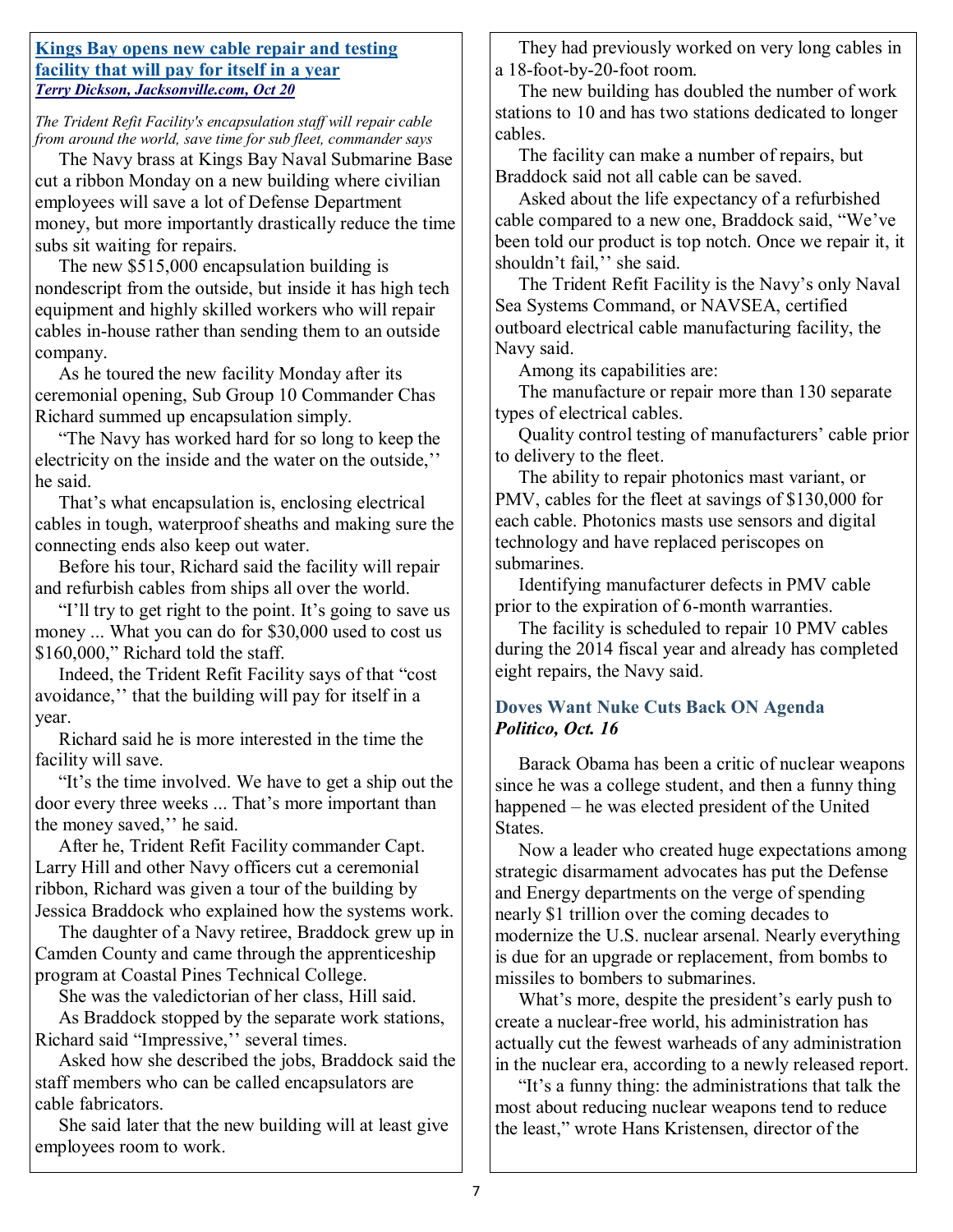Nuclear Information Project at the Federation of American Scientists.

 The study is the latest offering in a push by armscontrol advocates to get strategic weapons back onto Washington's agenda. Starting with last month's NATO summit, backers have used reports, columns and other ways to try to draw attention to what they call the unsustainable costs that Obama's policies would incur. They want him to rein in the nuclear weapons enterprise.

"It's a zero-sum budget game, and there's no getting around that ... but the Pentagon hasn't been forced to make any choices" said Tom Collina, director of policy for the Ploughshares Fund. "Right now, they're still in fantasy world of 'we can have it all,' so until someone comes to them and says, 'no you can't,' they're going keep planning for having it all. The adult in the room needs to stand up and force some budget decisions."

 One example is the Navy's plan to replace its Ohioclass ballistic missile submarines. The service can't afford both a \$93 billion sub program and the nonnuclear surface and other ships it wants to build, leaders warn. So they want Congress to either kick in extra funds to do both or create a special fund.

 Navy Secretary Ray Mabus told reporters the other day that if Congress only funds the Ohio replacement, "we're going to break something else." Building only the Ohio-replacement could mean the Navy can't build 30 or more other ships.

 The Air Force is in a similar fix, hoping to buy 80 to 100 new Long-Range Strike Bombers for about \$55 billion, even as it also plans to buy F-35 Lightning II fighters, KC-46A Pegasus tankers, new groundsurveillance aircraft and other weapons – all in full-rate production, all at the same time.

 Plus, the Pentagon plans to refurbish its stock of B61 nuclear bombs, which requires factories and laboratories, as well as sustain and eventually replace the Navy's Trident and Air Force's Minuteman III missiles.

 Part of the problem is beyond Obama's control, as Kristensen wrote – Russia's armed incursion into Ukraine has caused the worst chill in relations with the U.S. and the West since the Cold War. So it's unlikely Obama or even his successors will have much of a partner in Russia to pursue additional disarmament treaties.

 Critics also blame what a New York Times editorial called Obama's "Faustian bargain" with Senate Republicans in 2010. In exchange for supporting the New START treaty with Russia, Obama had to agree to new nuclear spending. But that doesn't mean he can't change his mind, they argue.

 ―There was no promise to do as much as is being done now," Collina said. "I think the president still has some leeway and flexibility to scale back the current plans."

 Not so fast, say hawks and defense officials. On Tuesday, Chief of Naval Operations Adm. Jonathan Greenert called "sea-based strategic deterrence" the Navy's most important mission, and as such replacing its Ohio-class submarines remains its top priority. As long as the U.S. is committed to maintaining its triad of Navy submarines and Air Force bombers and land-based missiles, all the pieces must be as safe and secure as possible.

 And each piece of each leg of the triad, from nuclear labs to weapons-builders to shipyards, has its own advocates in Congress. Taken together, they make for a system from which it's nearly impossible to pull a single thread.

 ―It would be extremely difficult to cut one system or another in isolation," said Adam Mount, the Stanton Nuclear Security Fellow at the Council on Foreign Relations. "The Navy would've said, our submarines are retiring, we need a replacement. The Air Force would say, we need a replacement bomber – well that seems reasonable ... but rejecting any of those specific requests would be contentious and politically difficult."

 Disarmament advocates have as much as given up calling to remove one of the three legs. Instead, they argue a more plausible reform would be to shrink the entire enterprise – delay or cancel giving the F-35 nuclear capability, buy fewer new submarines, delay the bomber or make some other changes.

 The president could order some reforms on his own authority, Kristensen wrote, including withdrawing excess warheads from the Navy's stockpile or scrapping a planned Air Force nuclear cruise missile.

"Achieving some or all of these reductions would free up significant resources more urgently needed for maintaining and modernizing non-nuclear forces," Kristensen wrote, freeing up budget dollars the Pentagon could use to replace, for example, its Reaganvintage ships and aircraft.

 One thing Washington must not do, Mount said, is put off decisions as it so often does and then find itself in a strategic weapons budget crunch. The cost and nature of nuclear weapons makes that a very bad idea, he said.

 ―The worst possible outcome is if we had to make changes to the nuclear triad based on congressional infighting or on cost overruns," he said. "You don't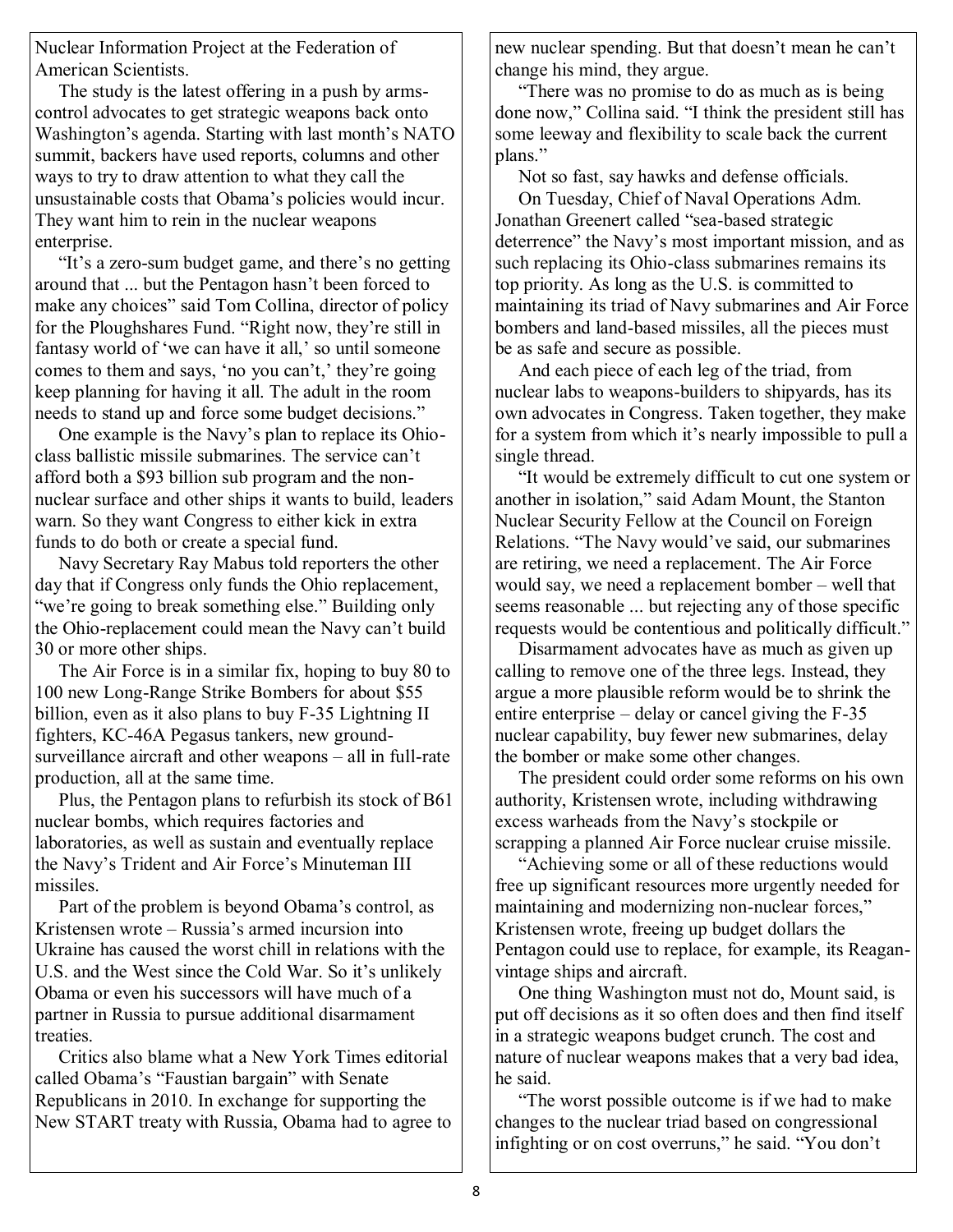want to do nuclear strategy by accident. So it's important they do take a concerted look at the figures, think about what's affordable and think about what our strategy needs really are."

#### **U.S. Navy Commissions Virginia-class Submarine North Dakota**



The U.S. Navy will commission its newest Virginiaclass attack submarine North Dakota (SSN 784) during a ceremony Saturday, Oct. 25, 2014, at Submarine Base New London in Groton, Connecticut, according to a Navy press release.

 North Dakota is the second ship named in honor of the state of North Dakota, and the 11th Virginia-class submarine. The first USS North Dakota (BB 29), was a Delaware-class battleship commissioned into the U.S. Navy in 1910, displacing 24,320 tons with a main armament of 10 12-inch guns. She was decommissioned in 1923.

 The North Dakota will be able to attack targets ashore with Tomahawk cruise missiles and conduct covert long-term surveillance of land areas, littoral waters or other sea-based forces, among many other missions, including anti-submarine and anti-ship warfare, special operations forces delivery and support, and mine delivery and minefield mapping.

 Chief of Naval Operations Adm. Jonathan Greenert will deliver the principal address during the commissioning. In a time-honored Navy tradition, the ship's sponsor, Katie Fowler, will give the order to "man our ship and bring her to life!" She is the wife of retired Vice Adm. Jeff Fowler.

 ―USS North Dakota and her crew represent the finest we have to offer in our Navy's undersea force," Greenert said. "They will continue a legacy of heroism and rich tradition since the earliest days of our submarine program. This fine crew will benefit from the steadfast dedication and commitment of its sponsor, Katie Fowler; she has devoted herself to the service life of this fine ship and whose spirit and presence will serve as a guide for both ship and crew."

 The Virginia-class attack submarines replace the Los Angeles class attack submarines, and are planned to provide the Navy with the capabilities required to maintain the nation's undersea supremacy well into the 21st century, including improved stealth, sophisticated surveillance capabilities and special warfare enhancements that enable them to carry out multiple missions.

#### **CNO on Ohio Replacement Submarine: 'We're Going to Build It'** *Sea Power, Oct. 23*

ARLINGTON, Va. — The chief of naval operations (CNO) affirmed to a fraternity of current and former submariners that the Navy is committed to building the next generation of ballistic-missile submarine (SSBN).

 Speaking Oct. 23 to an audience of the Naval Submarine League in Falls Church, Va., ADM Jonathan W. Greenert said the replacement to the Ohio -class SSBN "is our No. 1 program. That is the one we have to get right."

 ―There is a strong commitment for Ohio Replacement," said James Thomsen, principal civilian deputy to the assistant secretary of the Navy for research, development and acquisition, noting that the Navy-industry team has the strong peer-to-peer relationships necessary to build and run a stable program.

 Greenert acknowledged the budget challenges of building the first Ohio Replacement (OR) SSBN, noting that the approximate cost to design and build the first boat will be \$9 billion, and \$6.5 billion for the second, but that the third and follow-on SSBNs will be held at \$5 billion each, a third of the Navy's shipbuilding budget.

"But we're going to build it," he said, noting that the strategic nuclear deterrence that the SSBN provides is the Navy's primary mission for the nation. "The pressure is on the other shipbuilding programs."

 Fifty percent of U.S. nuclear weapons reside in the current SSBN force, a number that will increase to 70 percent when the New Strategic Arms Reduction Treaty is implemented in 2018.

 The future shipbuilding programs also putting pressure on the budget include the  $LX(R)$  amphibious warfare ship, a replacement for the current dock landing ships, for which the Navy has stated its preference for a ship based on the hull of the San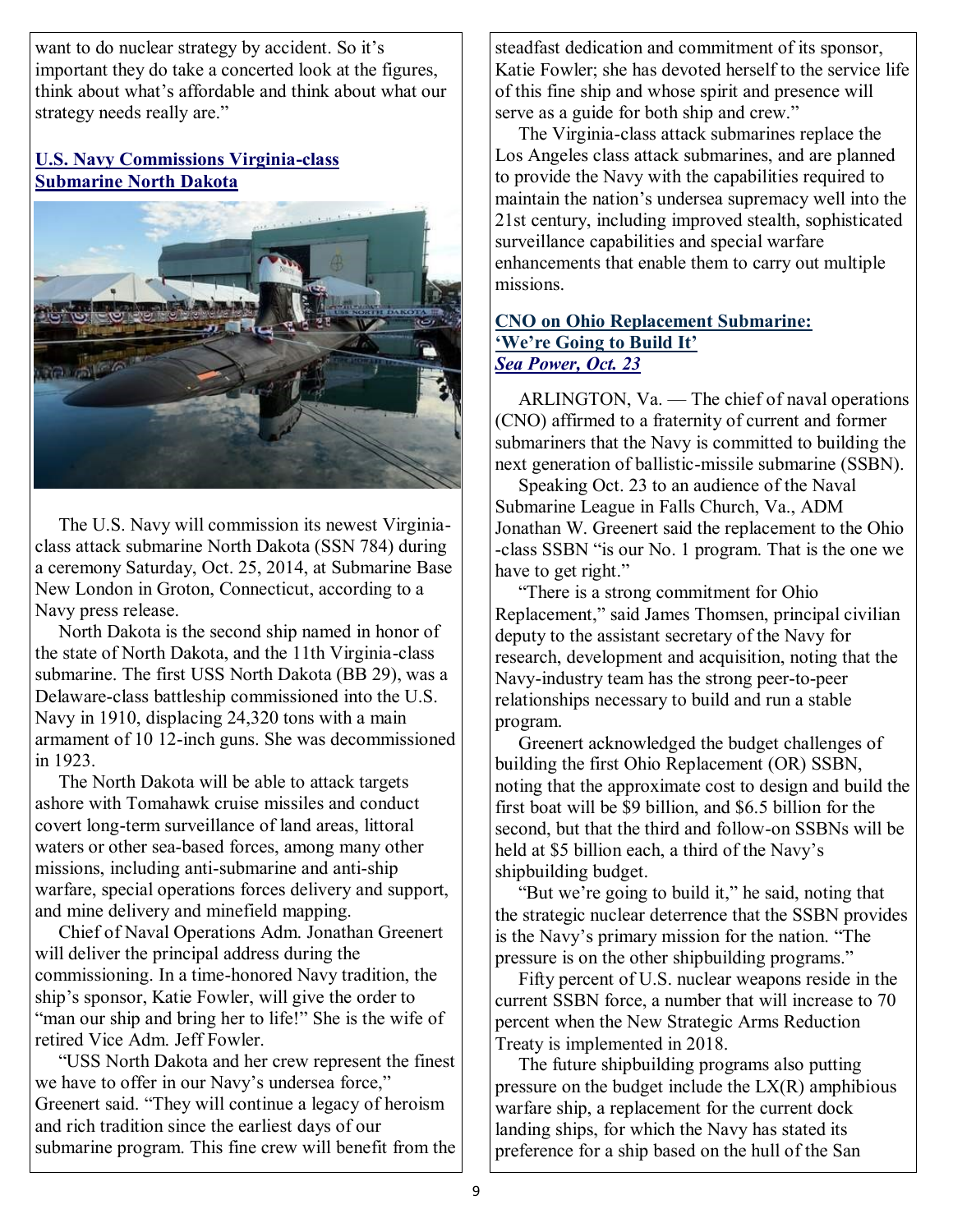Antonio-class amphibious dock ship; a new large surface combatant, needed to follow the current cruisers and destroyers; and the Gerald Ford-class aircraft carriers.

 ―We've got to control the cost of the Ford aircraft carrier," Greenert said.

Funding and controlling cost in the OR program "is" a tough problem that will require our best efforts," said RADM Dave Johnson, program executive officer for submarines.

 The first OR will be started in 2021 and have to be built in 84 months, with the submarine in the water by 2028, and a 36-month post-delivery period before beginning its first patrol.

 The OR needs to begin its first ballistic-missile patrol in 2031, Johnson said.

 The OR will be the first U.S. submarine with a flyby-wire control system and the first since USS Albacore to use X-plane control surfaces. It also will be powered by an electric drive system without reduction gears.

 Johnson said the Navy is starting to look at the concept of the next-generation attack submarine, SSN (X), that will follow the current Virginia-class SSN after the Block V versions are built.

#### **Contract Modification To Build Ohio Replacement Submarine Missile Tubes Awarded** *Team Submarine Public Affairs, Oct 30*

**WASHINGTON -** The U.S. Navy awarded a contract modification to General Dynamics Electric Boat Corp. to fund joint United States and United Kingdom Common Missile Compartment (CMC) missile tube manufacturing on Oct. 29.

 The \$84 million cost-plus-fixed-fee modification contract authorizes the start of tactical missile tube manufacturing. In total, 17 missile tubes will be manufactured; 12 for the U.K. Successor lead ship, four for the OR First Article Quad Pack and one for the Strategic Weapons System - Ashore (SWSA) test facility.

 At about 45 feet tall and just over 50 tons, one CMC missile tube is equal to the height of a four-story office building and about two-thirds the weight of the space shuttle.

 This contract modification represents over five years of design and prototyping efforts between the U.S. and U.K. governments and their respective industry partners, and marks a key transition point for the joint CMC effort. To support construction of OR and U.K. Successor ships, a total of 241 missile tubes will be manufactured; 192 for OR's 12 ships, 48 for Successor's four ships, and one for the SWSA. The SWSA, located

in Cape Canaveral, Florida, is an integration and test facility that validates Strategic Weapons Support Systems (SWSS) performance, validates installation and test procedures, and provides operational documentation prior to on-hull testing.

 The OR program will provide the nation with its most survivable leg of the strategic deterrence triad. The program is harnessing 50-plus years of SSBN design and operational experience with the cost-control and production lessons of the Virginia class attack submarine program, thereby providing the nation and its allies with an assured sea-based strategic deterrent at the best possible cost.

#### **Virginia Subs to Get Berthing Changes for Female Crew**

Sub designers are puzzling out how to fit enlisted women into the berthings on the Virginia-class attack submarines already in the force.

"Right now we are doing the work to do the design changes for the in-service Virginias," said Rear Adm. David Johnson, the program executive officer for submarines, in a Thursday speech.

 ―Frankly the tough part is to integrate the enlisted berthing and the chief's quarters. The officers are fairly easy to adapt to, but the enlisted berthing and the chief's quarters you have to do a little bit of work on the ships and we're trying to do that as affordably and non-disruptively as possible," Johnson said.

 Johnson, speaking at the Naval Submarine League's annual conference in Fairfax, Virginia, said that getting mixed-gender crews on as many subs as possible was a priority. The sub force began its integration in late 2011 with the arrival of female officers — roughly 50 of them now serve aboard 14 boomer crews — and officials are now moving towards the next steps of integrating attack boats and enlisted crews.

 ―We are looking forward to mixed-gender officer, chief petty officers and enlisted on our submarines going forward," Johnson said. "It's a must, it's the right decision and we're moving forward."

 A task force led by the recently disbanded Submarine Group 2 recommended that enlisted women and chief petty officers begin serving on attack boats as the Block IV Virginia-class subs begin fleet service around 2020; these vessels are being designed with fully integrated crews in mind.

 Rear Adm. Phillip Sawyer, head of Submarine Force Pacific, said retooling the current Virginias would not move up the timeline for getting women into attack boat crews.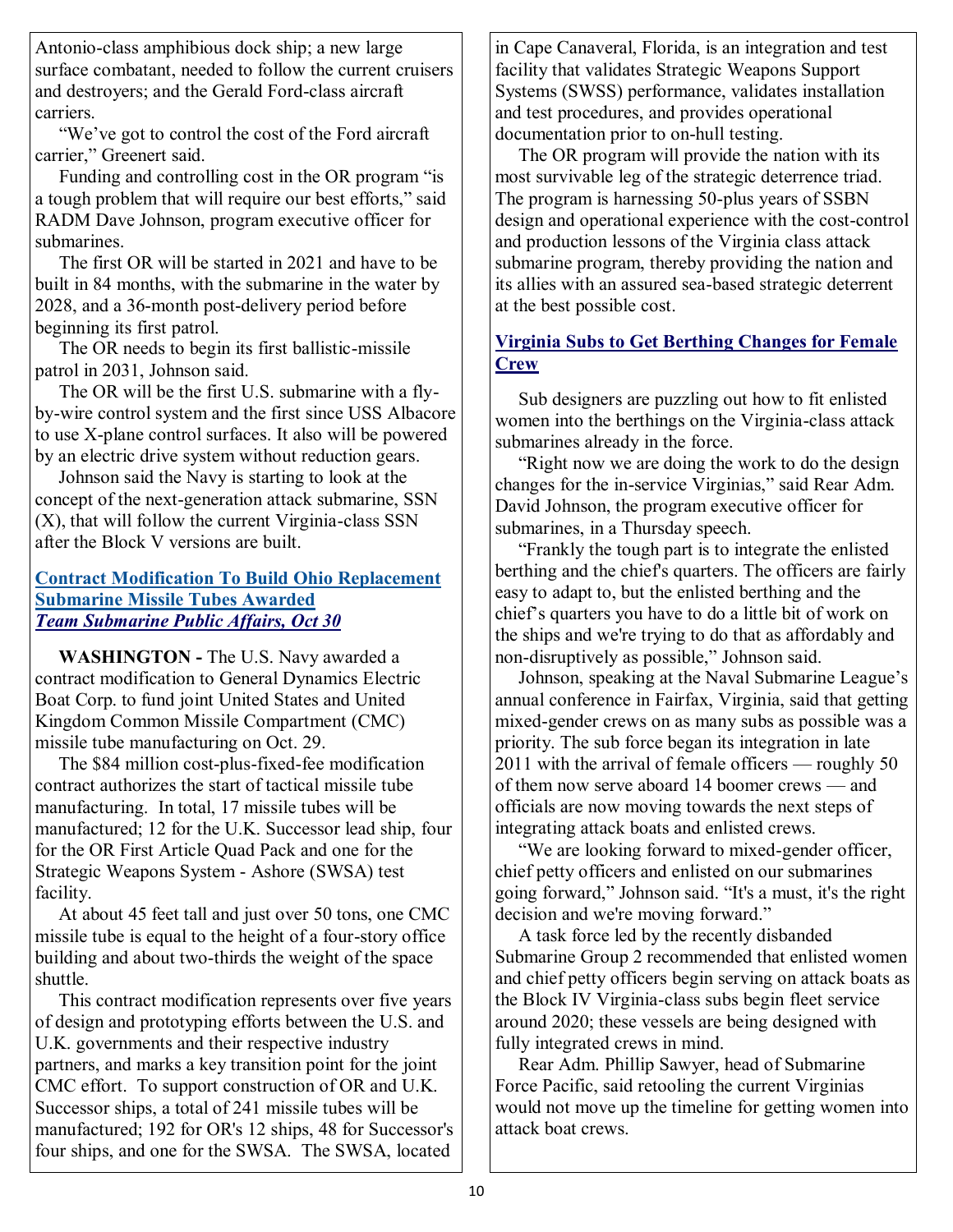The first Virginia-class attack subs to be integrated are the Virginia and Minnesota, which are slated to receive female officers in early 2015. Enlisted women will begin serving on the Ohio-class boomers as soon as 2016.

 The U.S. Navy's top uniformed officer said that while he does not expect an autonomous unmanned strike aircraft to emerge in the coming decades, autonomous unmanned underwater vehicles (UUV) might prove to be very useful.

"I don't think we're a couple of decades away from an unmanned aerial vehicle strike fighter," Adm. Jon Greenert told an audience at the Naval Submarine League Symposium on Oct. 23.

Greenert had initially said "never" but quickly corrected himself. The reason Greenert is pessimistic is because of the complexities of autonomously employing weapons from such a war machine.

 However, Greenert emphasized that applies strictly to unmanned combat aircraft—not to submarines. "I think we have to go there," Greenert said. "We can't build enough submarines." That would be the case even if the Navy has "billions and billions" more dollars.

 Even at a build rate of two Virginia-class submarines per year, the attack boat fleet is set to steadily decline over the coming decades as the Los Angeles-class begins to leave the fleet. There simple are not enough Virginias being built to replace those one-for-one.

Greenert said there are technologies in the "black" world that are a "little exquisite" that could be pulled into the general purpose Navy. Greenert said that by the end of the decade, the Navy ought to be deploying an autonomous large-diameter underwater-unmanned vehicle on missions.

"Maybe not in the most complex area of the world, but we've got to get it out there," Greenert said

#### **Set Cyber Zebra: Navy Shipboard Cybersecurity** *Breaking Defense, Oct. 22*

FALLS CHURCH, VA – Sure, everyone's sick of the word "cybersecurity" and endless discussion of "attacks," Vice Adm. William Hilarides said today, making prominent air quotes with his fingers. Navy submariners in particular, safe beneath the waves, tend to think of cyber as someone else's problem  $-$  but "not" so fast," he told the annual Naval Submarine League conference here today.

 Hackers can remotely hit the brakes on a late-model, highly computerized automobile, Hilarides said: "We're just like that car."

 As head of Naval Sea Systems Command (NAVSEA), Hilarides has come to the unpleasant realization that seemingly mundane data-collection for maintenance purposes has created vulnerabilities that could, in theory, be used to shut down key components on a sub.

 ―The very nice caterpillar diesel [generator] on the Virginia class" – America's most advanced nuclear submarine – "has a chip on it," Hilarides said by way of example. "That chip runs Windows XP." Because the chip records all sorts of performance measurements, he said, it's plugged into the machinery control system that lets sailors monitor – and control – components all over the sub.

Wait, it gets worse. "We really like to have that data ... so somebody off the ship can do the trend analysis, can tell you when the bearings are going bad and it needs a change of oil," Hilarides said. "So it's on an unclassified network at one of my warfare centers."

 That means a virus that gets onto the unclassified network could work its way into crucial systems on a submarine.

"There're some really simple things" the Navy can do to fix some vulnerabilities in the near term, Hilarides said. One is "cyber hygiene," he said. "If you have a USB port on your computer that's not disabled, you can take any device" and upload malware, intentionally or otherwise: "A sailor looking for a place to plug his cellphone in and get a text from his wife is the biggest insider threat," the admiral said.

In the longer term, "our control systems need to be built to be secure in this environment – which is the way it's going to be for the rest of time: We've opened a new era of warfare and it ain't going back in the tube," Hilarides said. "This is going to be something that touches pretty much everybody," he told the room full of contractors. Specifications and standards for every kind of equipment need to close potential weak points, he said, and "somebody's got to write those specs and standards so I can give them to the vendors [and say], 'put this in those systems right from the beginning."

 With cybersecurity, Hilarides told me after his public remarks, "What we done in the past is bolt it on afterwards. We've got to build it in."

 But you can't make every system maximum security all the time: You need to be able to choose when it's worth the risk of connecting and when to lock down. So, Hilarides said, sailors need to start applying the same kind of precautions – and damage control – to cybersecurity that they've long used to combat flooding.

"When you think you're going to have flooding on your ship, you set [Condition] Zebra, and you shut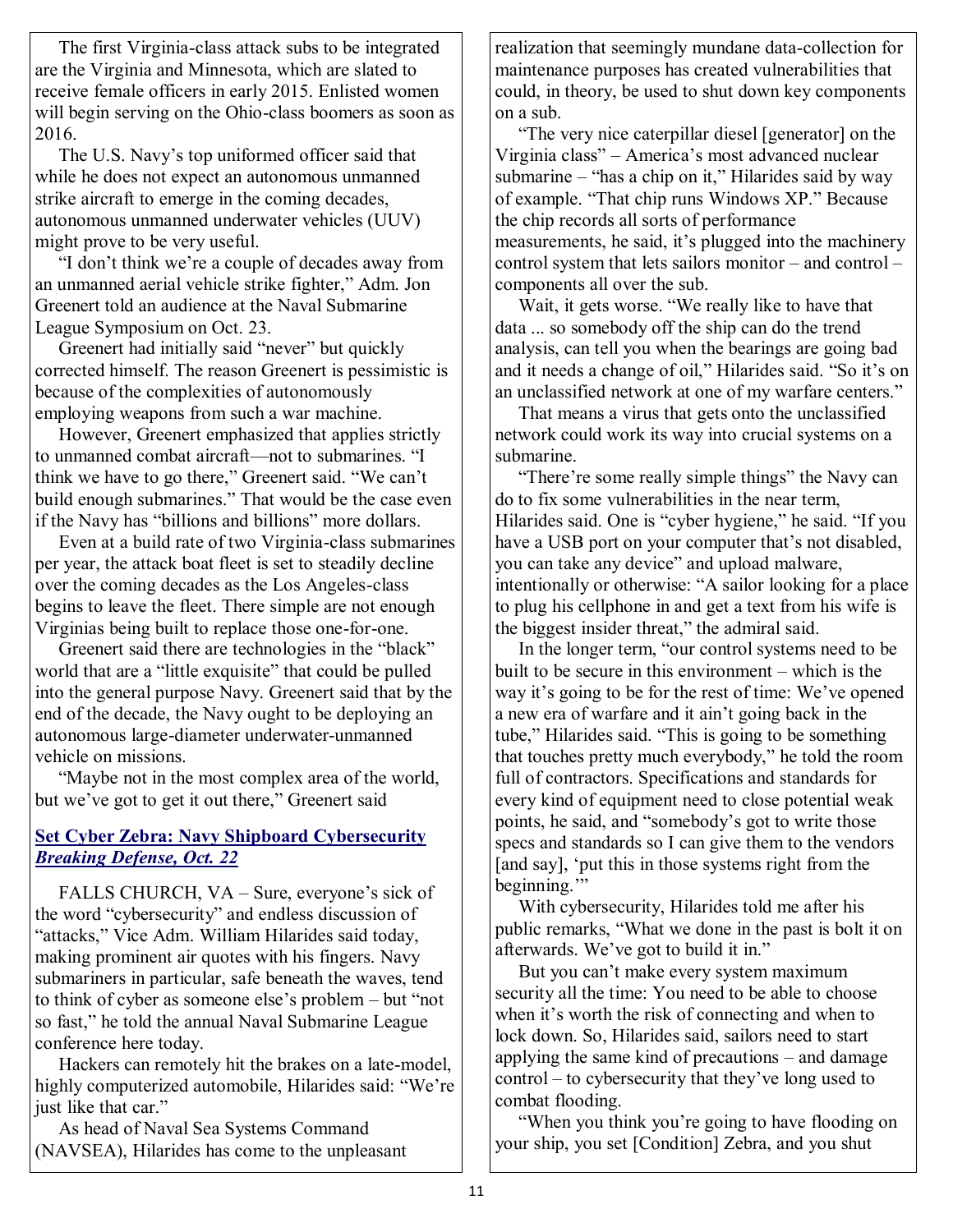every hatch, every bulkhead," Hilarides said. Now we need to formulate a way, when necessary, to "set Cyber Zebra: pull the plug, disconnect yourself from everything but the ship."

#### **Sub Boss Urges Better Crew Rest In The Fleet**  *Navy Times, Nov. 3*

 The fleet's top submariner said getting sub crews the sleep they need is a necessary culture change inside a force that has long viewed sleep as a luxury.

 ―There is a huge body of evidence that says people perform better if they get enough sleep and they get it at about the same time every day," said Vice Adm. Michael Connor, head of Submarine Forces. "Pretty simple and it's been generally ignored for the entire history of the nuclear submarine force."

 Connor, who spoke Oct. 23 at the Naval Submarine League's annual conference before an audience of hundreds of submarine sailors, vets and contractors, said he's "avoiding being prescriptive," but added a big part of getting crews more rest is delivering a message to sub skippers: It's OK for sailors to rest. Adequate sleep is a prerequisite before aviators fly and tiredness often is a factor in mishaps, like the 2012 collision between cruiser San Jacinto and attack sub Montpelier.

"Part of it is telling these  $\cos$  ... it's OK that the measurement of success isn't that everybody on your ship is working as hard as they possibly can to the point that they are exhausted," Connor said. "It's that they work hard enough to learn their jobs – to be effective – but still give them enough time to think and relax, and maybe give them enough time to think about how they can make your ship better.

"And that sounds simple to say, but those of you in the business know that there is a certain chunk of our force that is only satisfied if they have worked themselves to complete exhaustion. And we forget about that once we leave the ship but many of you were basically tired from age 22 to 42, sound about right?" continued Connor, a former commanding officer of the attack sub Seawolf.

 Among the watchbills tried: three eight-hour watch rotations. These are two-hours longer than the typical six-hour watch cycle and have the benefit of allowing sailors to sleep at the same time during every 24-hour cycle.

 The key is, he said, to say crew rest is a priority and to let sub leaders figure it out on their own.

 ―This is new to a lot of people, it's not what they did their whole career," he said. "We can't give a one sizefits-all, but we wanted them to adopt the principles."

 Connor said that, so far, boats have responded well. He noted one ship that did the eight-hour rotation but the morning shift got tired of eating breakfast before getting on watch. "So their solution was – and I would never have thought of this – the watches stay the same but the meals change. So, we're leaving it up to them."

 The submarine force has made sleep a higher priority in recent months, and there are signs that the surface Navy may be coming around as well, though manning shortfalls and a work-till-you-drop culture remain obstacles.

 Dr. Nita Shattuck, a professor at the Naval Postgraduate School who is one of the Navy's foremost experts on fatigue and human performance, said in early October that fighting fatigue sometimes means fighting leadership.

 ―There are chiefs and [surface warfare officers] who either don't encourage or don't allow their sailors to get enough sleep," Shattuck said. "They think, 'Well, this is the way it was for us, so this is how it should always be.'" On one ship, Shattuck discovered that some chiefs were forbidding sailors delinquent in their qualifications from hitting their racks until they had gotten signatures and studied.

"It's counterproductive," she said. "If you are sleepdeprived, you're not creating the right conditions to retain what you are learning."

#### **Underwater Drones Join Microphones to Listen for Chinese Nuclear Submarines** *The Wall Street, Oct. 24*

SINGAPORE—Last November, an unusual experiment took place in the congested waters of Singapore just a few weeks before a Chinese nuclear attack submarine passed through the adjacent Malacca Strait.

 U.S. and Singaporean researchers used an underwater drone named Starfish to explore ways to monitor subsea activity in an experiment sponsored by the U.S. military and Singapore's defense ministry, say people involved.

 The goal of the operation, named Project Mission, was to link a Singaporean underwater surveillance system to an American one that is designed to track potentially hostile submarines. The trial was also part of a broader U.S. effort to use its own underwater drones, combined with data from friendly countries, to enhance a sub-snooping system that dates back to the early years of the Cold War.

 From the 1950s, the U.S. listened for Soviet subs entering the Atlantic and Pacific oceans by stringing underwater microphones across the seabed around its